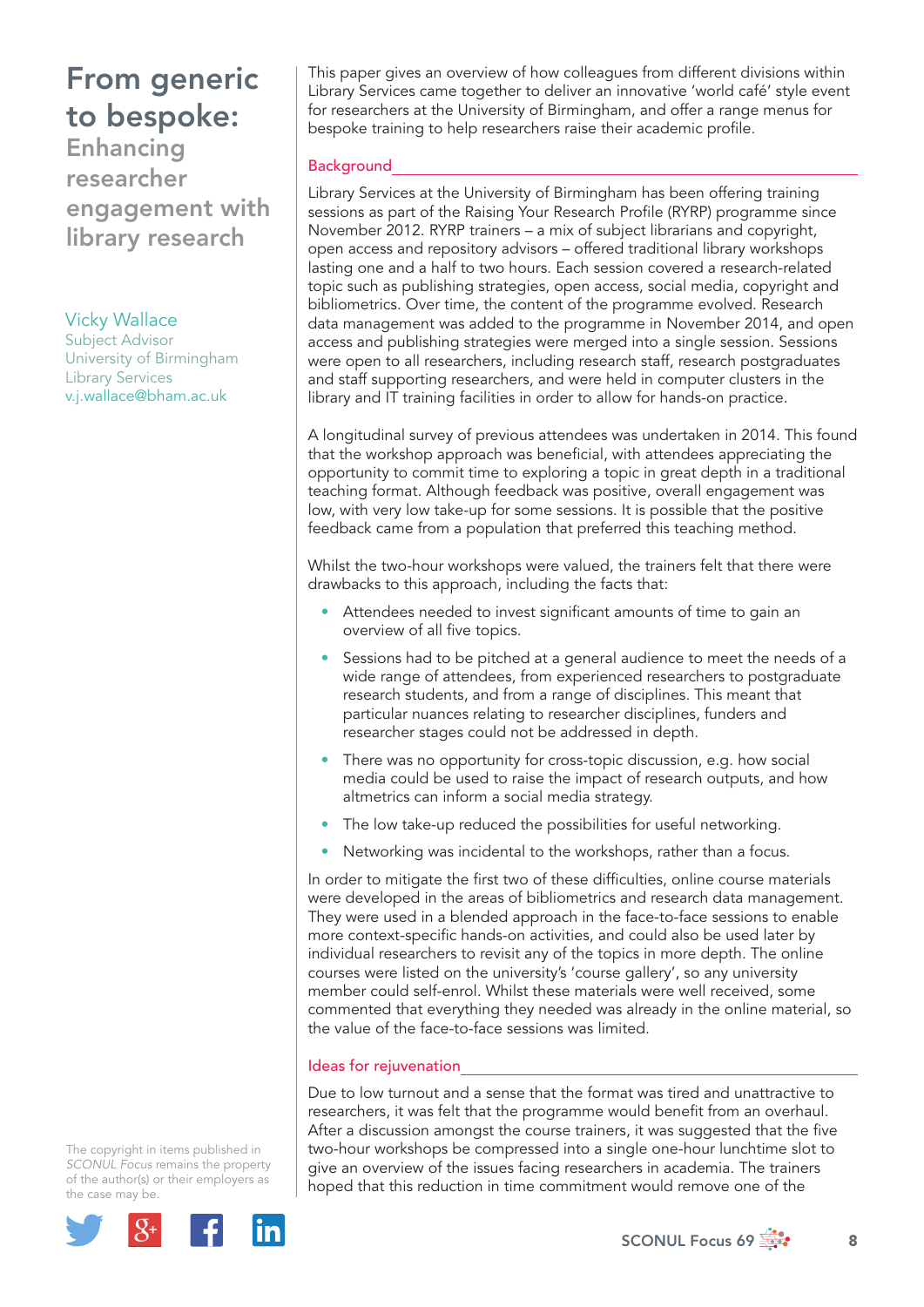## From generic to bespoke:

Enhancing researcher engagement with library research support services

barriers to signing up to the session, allow for more cross-topic synergies to be raised, and that a 'world café' style approach would afford more networking opportunities.

The trainers also designed menus of smaller training modules that could be used to construct bespoke sessions for particular groups of researchers. At the end of the showcase session, researchers were to be invited to commission their own bespoke training session at a time to suit them. This would have the benefits of targeting a specific group and being able to offer in-depth discipline-specific guidance and support on the areas of their choice.

Menus were constructed for each of the five major themes. For example, the bibliometrics menu offered: finding citation metrics (demonstrations and hands-on of Web of Science, Scopus, or Google Scholar); introduction to the h index (strengths and weaknesses of the h index, data sources, demonstrations and hands-on of how to find a h index on Web of Science, Scopus, or Google Scholar); journal metrics (journal metrics available, how they are calculated and how they can be used). For more information go to https://intranet. birmingham.ac.uk/library/ryrp/menu

The first showcase session took place at lunchtime in the training room of the university's brand new library – a further incentive for researchers to come to the session. The introduction outlined the aims of the session and how the 'world café' approach would work. This was followed by the five experts (one each for bibliometrics, copyright, open access, research data management and social media) presenting their topic using one slide and in one minute each. They then sat one at each of five tables and hosted a discussion about their topic for five minutes, after which the attendees moved to the next table where a new discussion would begin. This process was repeated until everyone had participated in a discussion at all five tables.

### Student feedback

Twenty people attended, and nineteen completed paper feedback forms. Attendees were invited to score aspects of the session on a scale of 1 (low) to 5 (high).

Two attendees gave a score of 3 (average) on length of session and clarity of presentation – all other attendees gave scores of 4 or 5. Apart from one person who didn't indicate, everyone said that they had greater confidence in the subject matter after the session.

In response to the question 'What did you find most useful?' all five topics were mentioned. Nine people commented that they liked the way the session was run. Attendees also welcomed the signposting information.

We asked them how the sessions could be improved. Eight people commented that they wanted more time for discussion and two commented that the presentations at the start of the session should be longer. One thought it would be useful to include information on the stages at which issues become important during PhD programmes.

### The future

The trainers felt that the first session was successful, with good attendance, a lot of useful discussions and that there was a 'buzz' in the room. Although several attendees had commented that they would like longer sessions, it was felt that this was a sign of success, and that leaving attendees wanting more would encourage them to commission their own bespoke session or explore online course materials and web materials in their own time. It was felt to be important to keep the showcase session short in order to maximise take-up and to give an overview in a short timescale. However, to increase the opportunities

The copyright in items published in *SCONUL Focus* remains the property of the author(s) or their employers as the case may be.